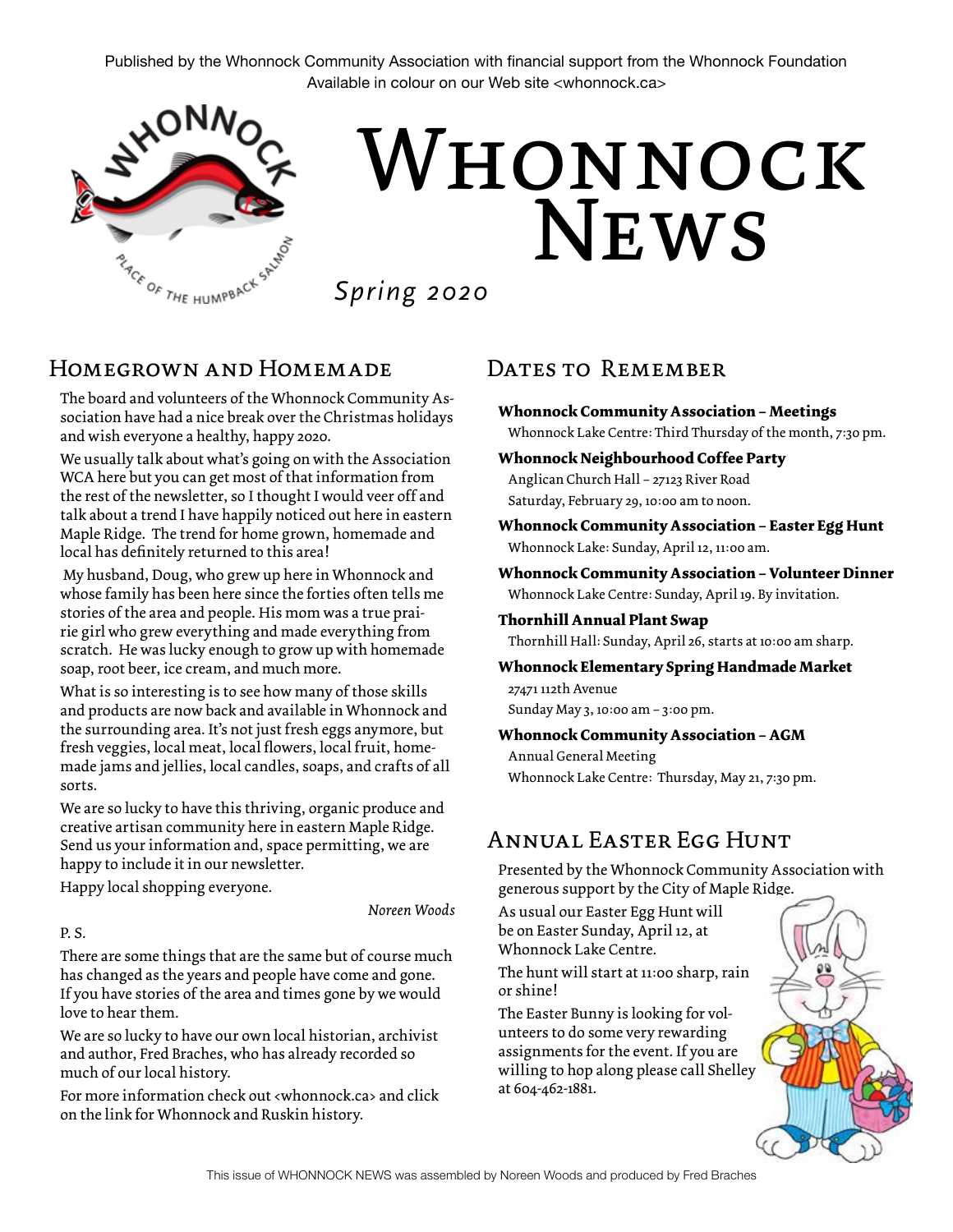## WCA MEMBERSHIP

We encourage you to come to one of our monthly meetings to learn what we are doing and to voice your wishes or concerns. Membership is free. Registration forms are at the post office.



## Whonnock Community Association Bursary

The Whonnock Community Association offers a \$1,000 bursary to a deserving graduating student 2019. To apply for the Whonnock Community Association bursary, please check with your school counsellor during the fall semester.

For those students interested in applying for our bursary we have the following criteria:

 $*$  To qualify you have to have lived in the Whonnock area for at least two years.

\* We look at a student's marks which must show a commitment to furthering their education at college, trade school or university.

\* We assess financial need.

\* We look for a student's history of volunteering either in the community, the school or other worthy cause.

## WCA PUMP HOUSE SIGN

Call 604 462 8942 if you'd like to see an event posted on the sign. Leave a message if you get the answering machine and your call will be returned pronto.

## whonnock.ca

Recently we refreshed our website whonnock.ca with new links to many local community sites. Make sure your site is there and have a look at the history section.

## Whonnock Foundation Byrnes Bursary

The Whonnock Foundation's Byrnes Bursary program grants amounts of up to \$2,000 per four-month period to students from east Maple Ridge enrolled in a college, university, trade school or other post-secondary establishment with a proven record of good performance in post-secondary education.

In 2019 the Foundation granted a total of \$ 30,000 dollars to ten students.

For more about the Whonnock Foundation and the terms of reference of the Byrnes Bursary visit: <whonnock.ca> and select Whonnock Foundation.

Apply at any time. No deadline.



## Whonnock Elementary

For information about Whonnock Elementary and upcoming events please visit the school's website: whonnockschool.sd42.ca

Sunday May 3, 10:00 am to 3:00 pm. Whonnock Elementary Spring Handmade Market. 27471 112th Avenue

## Lakeside Pre-school



Located on beautiful Whonnock Lake in the Whonnock Lake Centre, this bright, well-equipped pre-school offers a variety of experiences for 3-to-5 year-olds.

Our aim is to provide each child with exciting and

stimulating experiences in a warm and relaxed atmosphere. For ongoing registration phone Mrs. Kilsby at 604-462-0026 to reserve your child's space in one of our programs.

Web site: <lakesidepre-school.com>

E-mail: <lakesidepre-school@hotmail.com> Facebook: <@whonnocklakesidepreschool>

## Montessori Corner



The Montessori Corner is a private educational organization. We offer preschool and daycare programs in two different locations, Websters Corners and Whonnock.

For more information visit <montessoricorner.ca>, E-mail <info@montessoricorner.ca>, or call Ms. Debora Vieira at 604-462-1400.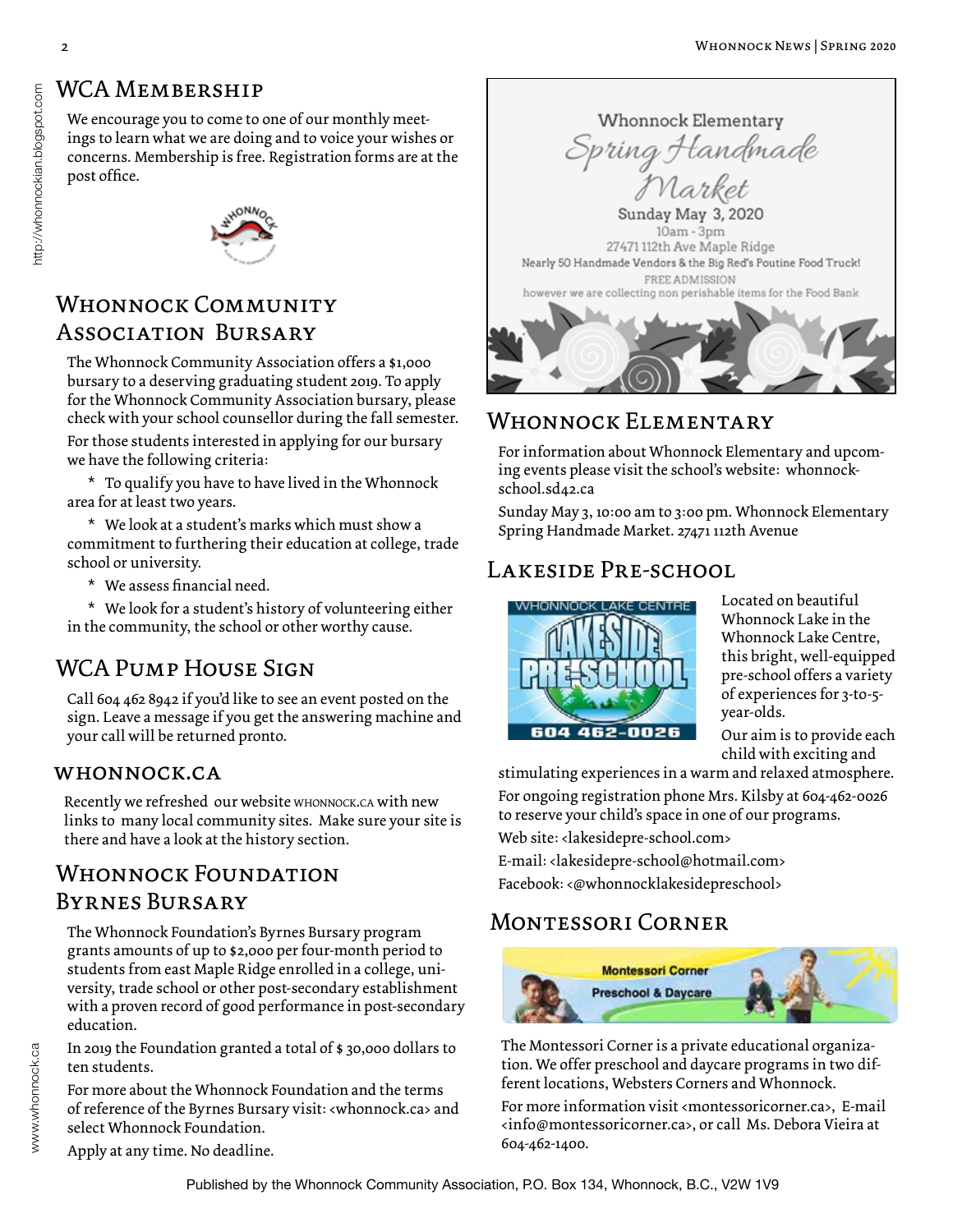# Ridge Canoe & Kayak Club (RCKC)



The Ridge Canoe and Kayak Club is getting ready for the upcoming paddling season!

We have a busy year planned with our regattas at Whonnock Lake.

We only missed a few weeks of pad-

dling when the lake froze over and are looking forward to some warmer weather as our Spring and School programs start to get going soon.

We are hosting the Slawko Fedechko season opener May 2nd and 3rd, and are proud to be hosting the BC Summer Games from July 23 to July 26.

Our Ridge Invitational is on August 1 and the Pacific Cup will take place September 12th and 13th.

The planned dock and clubhouse renovation is projected to start some time after the completion of the BC Summer Games.

Looking forward to another great paddling season! Please visit us at RCKC.ca

## First Whonnock Scouts



The 1st Whonnock Scouts has grown. We now have five sections open, from Beavers to Rovers, ages 5 to 25.

If you are interested in joining our group, please check out the Scouts Canada website, Scouts.ca or email me at 1stwh-

onnockscoutgroup@gmail.com. We have room for youth in our sections and we are always happy to have more volunteers to help out.

We meet Tuesdays at Camp Whonnock, starting at 6:30 pm.

As a community based program, we are looking for service projects to help in our local community. Please contact me if you have any ideas for how we could help the Whonnock Community.

Happy Scouting!

Jenise Paton, Group Commissioner, 1st Whonnock Scouts

## The Otter Llama 4-H club

We have added poultry and Cloverbuds!



The 4-H motto is to "learn to do by going". Come and learn about animals, meet new people, go to fairs and become a more confident young person all while having fun. We meet in Maple Ridge.

Cloverbuds (junior 4-H) ages 6-8 (as of January 1st) 4-H ages 9-19 (as of January 1st). For more information contact Al <tapdimer@gmail.com> or Pascale at <spshaw@telus.net>.



## PRC PROGRAMS AT Whonnock

Details, dates, costs and times of the following programs held at Whonnock venues are

published in the *Maple Ridge Parks Recreation & Culture Guide*, Fall/Winter 2019.

#### **Hatha Yoga Age – 16Y and up**

This alignment oriented class will emphasize posture and breath while entering, holding and leaving the posture. It uses postures (asanas) and stretches in combination with the breath while holding the poses to develop flexibility and relaxation. An excellent way to calm the mind and reduce stress.

#### **Yoga Fundamentals – 16Y and up**

Learn the building blocks and fundamentals of a yoga practice. Learn Yogic breathing, class etiquette, and classic poses that promote alignment, strength and flexibility. You will learn to release tension through meditation and relaxation techniques.

#### **Yoga – Morning Flow Yoga**

 Wake up your body, settle your mind and find your breath in this yoga class for all levels. Enjoy a flowing practice designed to help you find foundational strength, freedom of movement and a connection to your breath.

#### **Whonnock Drop-In Gym – Age 10Y - 14Y**

A FREE Drop-In recreation session for those wanting to hang out with their friends and be active.

#### **Sports, Games, Fitness and Fun for Youth – Age 9Y - 16Y**

 Join the Ridge Canoe & Kayak Club Coaches in this fun learn-to-move fitness training program for youth.

You will experience a variety of active games and movement skills to develop coordination, balance, strength, flexibility and endurance. Open to all abilities.

#### **Pilates – Pilates by the Lake – Age 16Y and up**

A play on traditional pilates, this class will work the entire body from head to toe. Strengthen, lengthen and tone your way to a stronger core, increased balance, flexibility and better posture. Pilates will sculpt your way to a new body. Grab your mat and join us.

#### **Volleyball - Whonnock - Age 16Y and up**

Be active by enjoying a social game of Volleyball in partnership with the Whonnock Community Association.

#### **Learn to Fish**

Join the Freshwaters Fisheries Society of BC for a two-hour session to learn the basics of freshwater fishing. Topics include hatchery roles, fish identification, proper fish handling, tackle, rod rigging, casting and an hour of hands-on fishing! Rapala rods are provided. This program runs rain or shine! Must preregister. By Donation.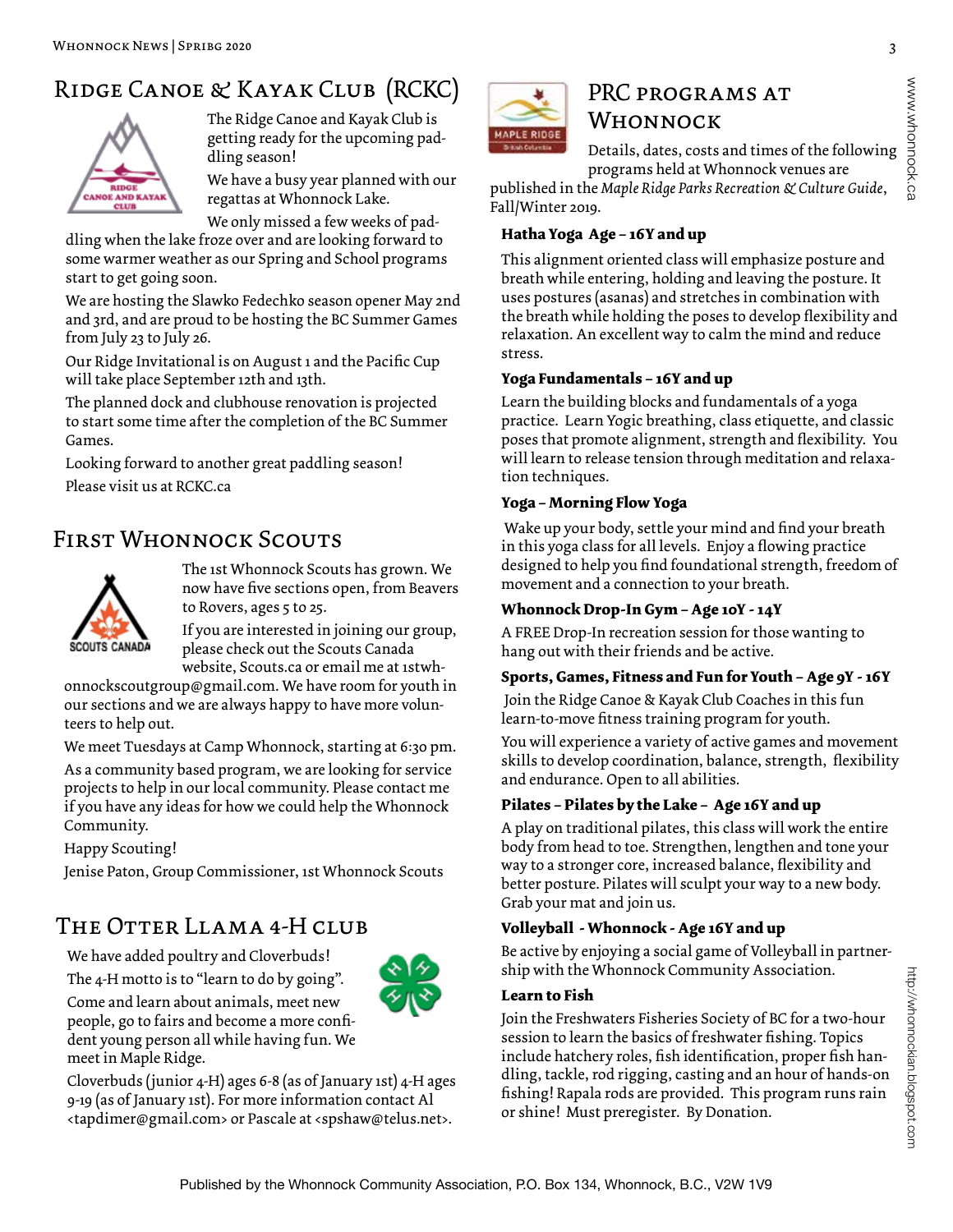

TAPS has just completed their 14th year collecting well data for minerals, turbidity and bacterial health from the participating owners of both deep and shallow wells throughout Thornhill on the Grant Hill Aquifer. We continue to support well owners throughout rural Maple Ridge when water concerns arise whether it results from their own delivery system or events surrounding their properties.

TAPS had been represented at the City's Environmental Advisory Committee which consisted of all the Environmental Groups that have provided valuable work through the protection, awareness and proactive measures that create an avenue for anyone interested becoming involved in their community. TAPS was unsuccessful in completing its goal of having the Grant Hill Aquifer placed on the Natural Features Map. Late in 2019, Council made the decision to change the makeup of all Advisory committees, but I will speak to our own. The Environmental Advisory Committee no longer has representative voices from the Environmental Groups throughout Maple Ridge. Representatives of the Environmental Group now include a Senior, Youth, Development Community, 2 Environmental Professionals, Council Liaison (Judy Dueck) & Rod Stott (City Staff from Environmental Dept.)

Council made a commitment to our community during the 2006 OCP review to update the aquifer map when they received an update from the Ministry. The update was provided in the summer of 2018. The present Council made a decision to remove the aquifer map from the OCP in 2019. The Grant Hill Aquifer Map is scheduled to go to Council for a vote to remove it from the OCP in October 2020.

This will trigger a public hearing. TAPS has concerns about the justification behind the removal of the only map of our aquifer in the OCP. Our Council requested the Ministry to update the aquifer at no cost to the City. The Ministry provided the map at a considerable cost and Council refused to update the map and intends to remove the map in its entirety citing the costs incurred for staff time, whenever the Ministry makes changes. The Ministry has only updated this map once, since the 1980's because it is an expensive undertaking. The updated map will be on the Municipal website. TAPS encourages all residents on the Grant Hill Aquifer to express their concerns if a Public Hearing takes place.

A notice of intent has been recently received by the City from a resident who lives on 277th off 104th that he has received approval from Health Canada to grow hemp in hoop houses on his property. Last year, the same owner was denied a variance where he wanted to grow Marijuana as a micro cultivator in his barn. Water usage, odours, lights and safety remain real issues for surrounding residents. Oversight has not been determined. The City is currently seeking advice from their solicitors and working on legislation around growing marijuana and will require further study regarding hemp. It is potentially precedent setting.

More extreme weather events appear to be a normal part of our global climate change. Therefore, we encourage all well owners to be cognizant of and note any changes within their property as well as activities in their neighbourhoods that could negatively affect water levels and contribute to contamination. As the spring and summer approach, we encourage everyone to exercise water conservation measures early, even as it feels like it may never stop raining now. The rain is welcomed as nature's slow filtration will fill our aquifer through the dry season.

We wish you all a good water season this coming year.

*TAPS (Thornhill Aquifer Protection Study) Betty & Klaus von Hardenberg*



Klaus & Betty von Hardenberg Phone/Fax: 604.462.9244 E-mail: info@vonhardenbergcandles.com 9730 Spilsbury Street Maple Ridge, BC Canada V2W 1K7





**604-418-4377**

**angela@wanderingrowfarm.com**

We grow a variety of delicious veggies and offer pasture raised, organically fed eggs. We employ organic practices and are in transition to Certified Organic. Sign up for our weekly subscription box which runs from April to October or place a custom order online.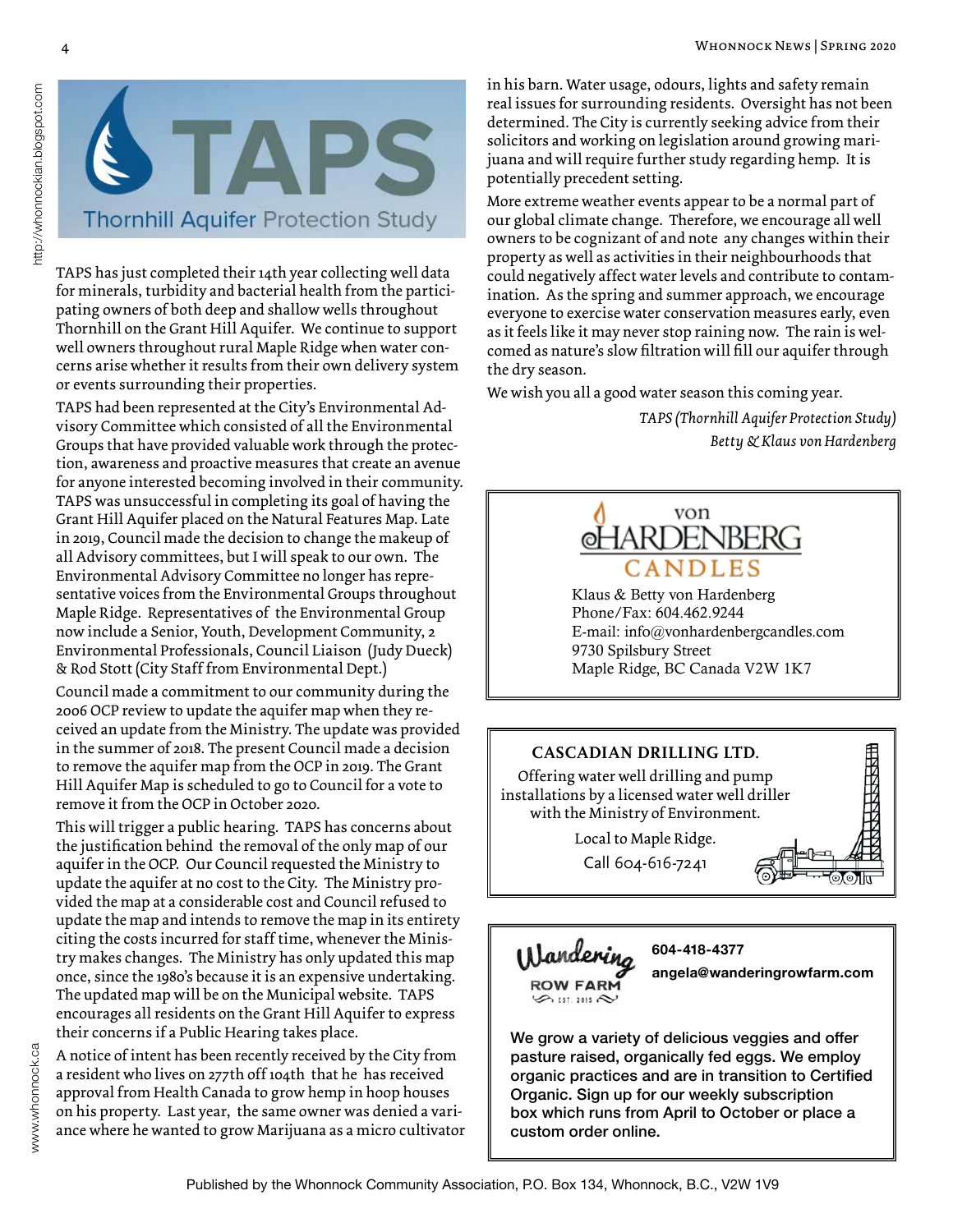

## Thornhill Community Hall

It's a great little community Hall.

The Thornhill Hall has had many bookings this past Fall and is filling up quickly through the Spring and Summer months. Many weddings and small family events are perfect for this venue.

The Giant Pumpkin Growing Contest was a great success with a full day of participation. The biggest pumpkin this year was grown by Christian & Elaine coming in at 223 pounds.

Visit our website at www.thornhillhall.ca for further information.

Bookings with Fran @ 604-462-7869.



## Thornhill Plant Swap

The 8th annual Thornhill Plant Swap will be held Sunday April 26th, 2020, rain or shine, from 10 am until 12:30 pm in the parking lot of Thornhill Hall located at 26007 98th Ave Maple Ridge.

Everyone is invited to bring plants, bulbs, garden tools, gardening books and related items. Everything is free. Nothing for sale. If you don't have any plants to contribute, please bring some cookies or other treats to share. Refreshments are free.

 The swap starts at 10 am. No early birds, please. For more information please call Joan at 604 462 8778.



## Ruskin Community Hall

28395 96th Avenue, Maple Ridge, BC, V2W 1L3 Phone or text 604-462-9739 Email – general, <ruskinhall@yahoo.ca > Facebook: <Ruskin Community Hall> Website: <www.ruskinhall.com >

The Ruskin Hall is located at the corner of 284th Street and 96 Avenue. Hall meetings are the second Tuesday of the month at 7:00. Everyone is welcome.

The hall is available for rental at hourly or nightly rates. For rental information contact our Booking Agent at 462-9739, bookings@ruskinhall.com, or www.ruskinhall.com.

Kim Rondquist continues to offer **Hatha Flow Yoga** classes on Wednesday nights from 7:30 to 9:00. Classes are for all levels and everyone is welcome. For information contact Kim at 462-4284.

**"Fitness with Lori"** on Monday evenings from 6:30 - 7:30. For more information email Lori at loribillings@shaw.ca.

Ruskin Hall hosts a **"Crafting Hangout"** the first Thursday of each month at 7:30. Bring a craft from home or try something new. Meet and mingle with your crafty neighbours.

## WHONNOCK WALKERS

Join us on Monday, Wednesday and Friday mornings at Whonnock Lake Centre parking lot at 9:15 for a friendly onehour walk. Call Britta at 604 462-9863 for more information.

## Whonnock Tops Local #4522

TOPS is a nonprofit organization that helps members to improve their health and well-being. We meet at the Wildwood Fellowship Church Mondays at 6:30 pm. Come and visit with us - we have fun and successful weight loss. Phone Carolyn , 604-462-1213, or Lori Button, 604-463-7355, for more info.

For information on other chapters in Maple Ridge phone Thelma at 604-467-5601.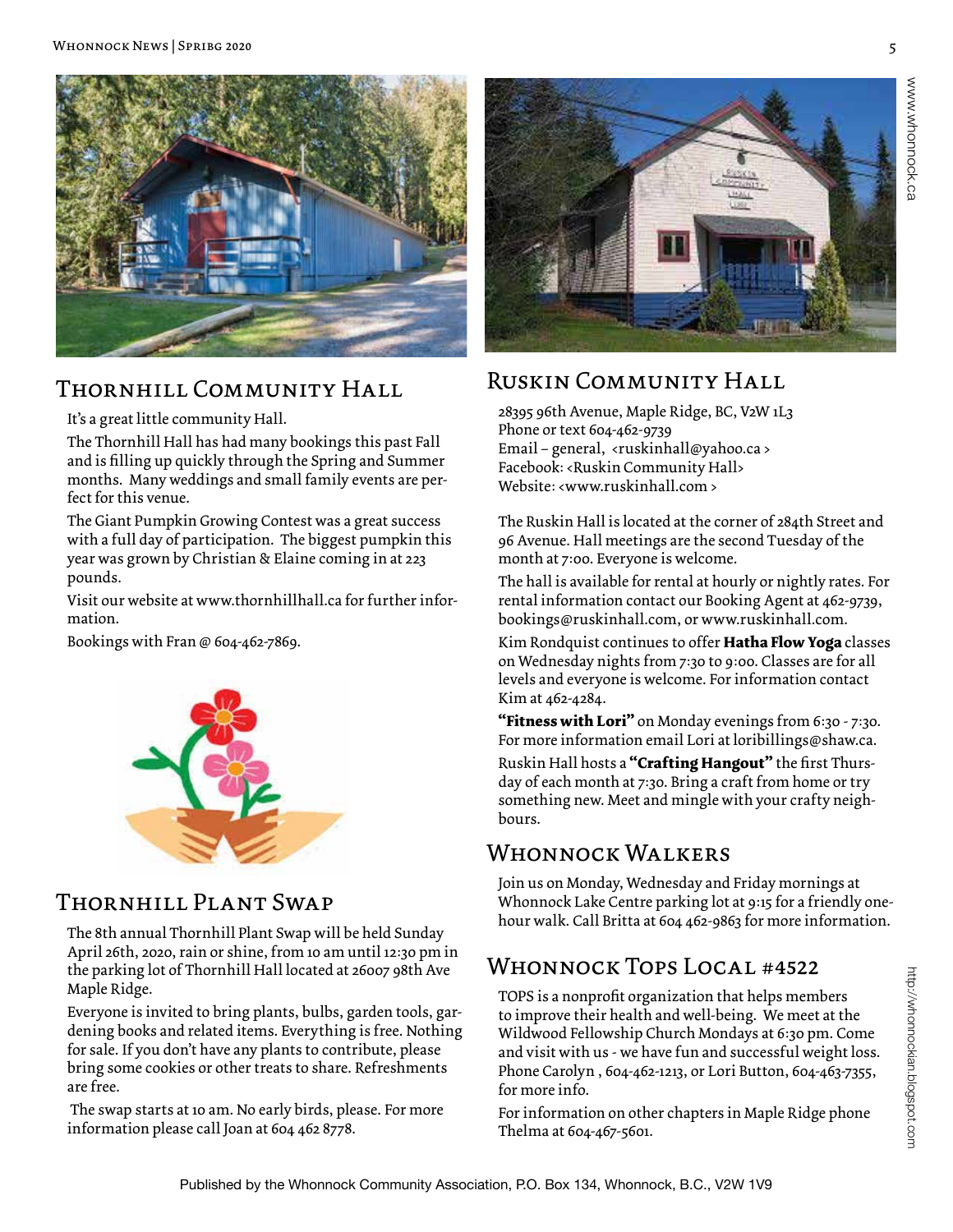## From Rayne Beveridge

I just want to thank everyone who came out to the Whonnock Winter Wonderland. The event was a huge success with over 350 people coming to the event!

 We also want to thank our amazing group of volunteers and our sponsors K&W Glass Innovations, Save-On Foods, Odeum Society, Value Village, Yorkshire Fencing, and Hottie's Food Emporium.

We are a deeply grateful that we got to be a part of bringing joy and friendship to the children and families in our community this holiday season. It was without doubt worth every minute.

> **LEARN TO SING!! With vocal coach Rayne Beveridge, B.Mus In-person or online for only \$25/lesson. FREE TRIAL LESSON Contact: raynebeveridge8@gmail.com**

www.whonnock.ca

Who is Invited? Those who seek to build community in the greater Whonnock area.

**Where is it?** At the Anglican Church Hall (the brown church or  $\frac{2}{3}$ the left as you start uphill on 272nd St. Parking behind the hall).

**When is it?** On Saturday, February 29, 2020, 10 a.m. to noon.

**The distinctive and historic church building at Holy Spiri will turn 100 in 2021**. We plan a year of celebration leading up to this milestone and we would like the neighbourhood to be involved.

Think of possible **centennial projects** we could do together to celebrate while benefiting others—100 blood donations, 100 bibles verses read, 100 trees planted, 100 organ donor cards signed, etc. etc. **Bring your ideas!**

Please let us know if you are coming so we can plan adequately.



## Wildwood Fellowship Church

Wildwood fellowship church welcomes you

Sunday Services are held at 10:30am (10810 272nd St.)

 In our world dominated by chaos and uncertainty, Jesus



Christ remains the unchanging source of truth and peace. Part of our Church's purpose statement reads, "Our purpose is to know Christ and to make Him known. We make Christ known through caring acts, caring attitudes, and a care-filled message. "If you're looking for a place to belong where you can discover and live out a relevant faith, then we invite you to experience the community of Wildwood Fellowship Church. We are a family-oriented, nondenominational Church. Our coffee times after the service give you opportunity to get to know others who would love to come alongside you in your faith journey. You are welcome to join us for: Sunday Services (Sunday School up to age 12 during the service)

SPRING BREAK CAMP This FREE EVENT will take place Tuesday March 24th from 9:30am to 2:30pm. Children kindergarten to grade 3 are invited to a day of FUN GAMES, ARTS and CRAFTS and a MOVIE! A hotdog lunch and snacks will also be provided!

To register, just email your child's name, age, any allergies that we need to be aware of and parent information to: jlicj2001@gmail.com

Questions? Call Eleanor (778)929-3630 or Corina (604)722- 4065 Thank you and hope toSEE YOU THERE

Other special events – check out our Web site: wildwoodfellowship.com

 Are you a single parent struggling to make ends meet? Or perhaps a family going through a tight spot financially? We would love to give you some free Cobb's bread – you can pick it up at the church on Wednesdays from 3:00 – 6:15pm (except during school breaks) If you are unable to stop by, give us a call and we'll try to arrange to bring it to you. More info: call Pastor Arnold Tracey (604) 287-6963



JUNICHI TANAKA, born in Japan, established a ceramics studio at Whonnock in 1998.

His work has been widely accepted all over Canada.

Ceramics is not his only passion. He has climbed major mountains and he is a poet.

His Web site is <ceramicsjunichi.com>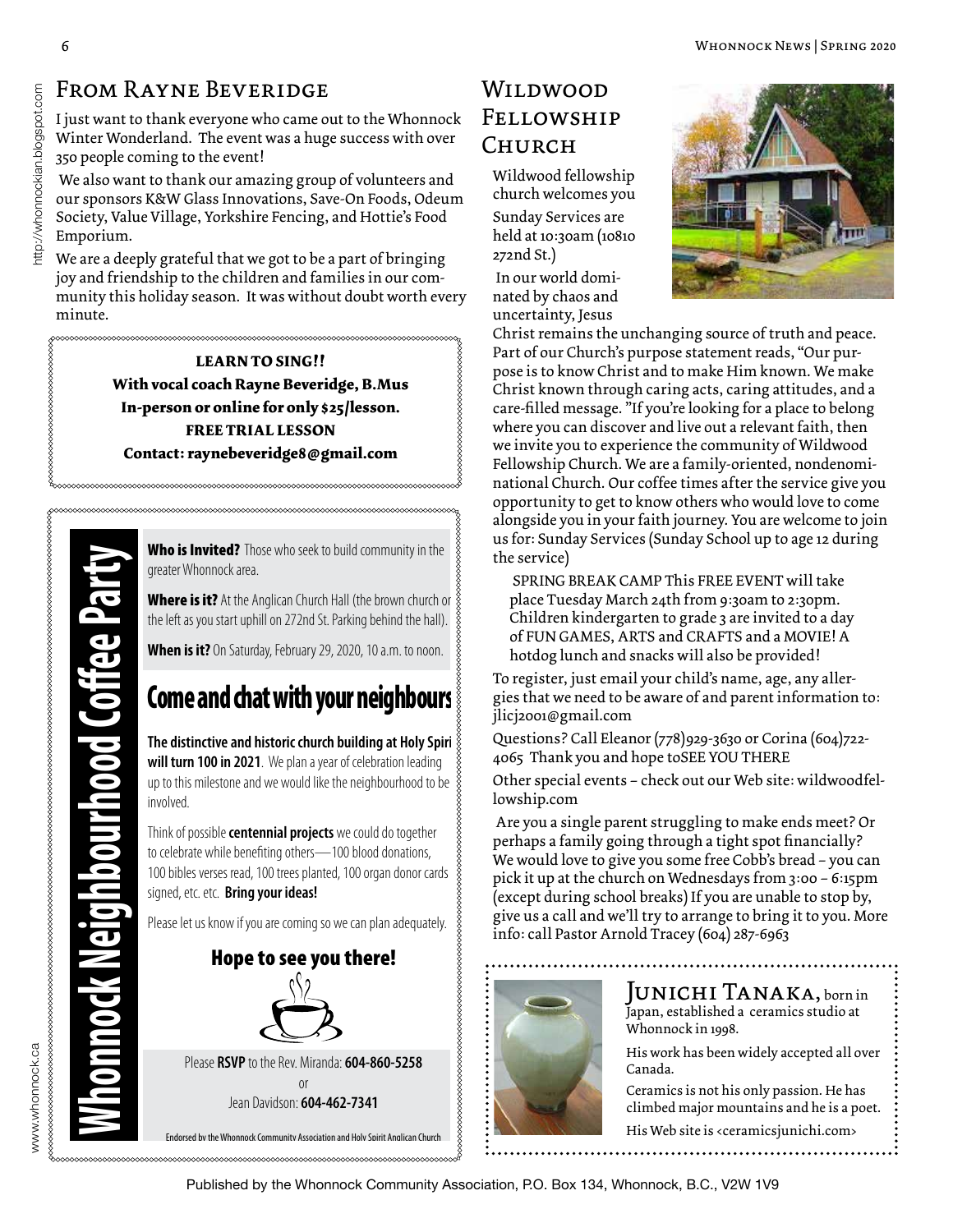## Whonnock Weavers and Spinners



The Whonnock Weavers and Spinners had a very busy fall and winter and were very happy to see many of you at our 39th Annual Open House last November. We will be back again on the last Sunday of November in 2020,

so mark November 29th on your calendar.

This spring we are looking forward to three different workshops. The first one will be a cedar basket making workshop; the second workshop is a weaving round robin and the third is a knitting workshop.

We hosted spin-ins on Tuesday, January 14th and February 11th at The ACT. We will continue to hold the spin-ins on the second Tuesday of the month until June. We are either in the lobby or the Art Gallery from 7:00 – 9:00 pm. Please do stop by to join us to see what handspinning is all about or

just come and visit to see what our guild is all about. You would be most welcome. Bring your knitting or another project and sit and visit.

This spring our meetings are being held at the hall of historic St. John the Divine Anglican Church in Maple Ridge at 21299 River Road. Our meetings are on the 4th



Tuesday of each month at 7:30 PM. There is usually a short business meeting followed by a program.

We always welcome new members so if you are interested in the fibre arts and wish to join us, simply come to a meeting. If you would like more information, please phone Marie at 604-462-9059 . Our website can be found at a www.wwsg.ca and you can also follow us on Facebook at www.facebook. com/WhonnockWeaversandSpinnersGuild. *SLICE OF PARADISE NAILS*



## Music In Me! Studio

Teaching a variety of programs and musical styles based on the individual student's preferences and musical goals.

- \* Classical music
- Contemporary styles (Pop, Jazz & Blues)
- Recreational music (chording, play by ear, improvise)
- Recital & Festival opportunities
- $*$  Exams (for interested students, practical & theory exams)

Call Eleanor Tracey at 604-287-6963

or E-mail <eleanor.tracey@shaw.ca>

Website: <musicinme.musicteachershelper.com>

## One Book Whonnock



*Spilsbury's Coast: Pioneer Years in the Wet West* is our next reading project with One Book Whonnock.

"The stuff from which folklore is woven" (*Canadian Geographic*) and "a thoroughly entertaining book" (*Vancouver Sun*). This book by Howard White and Jim Spilsbury promises to be a hit with our group. For joining please contact Helmi (604-462-8942 or books@ whonnock.ca).

BEAVER MOUNTAIN WORKS specializes in shooting, hunting and fishing gear, living history, and giftware, wood, steel, canvas and textile products. Under the name LEATHER MARK SADDLERY we create quality custom

saddles and tack.

26525, 98th Avenue, Maple Ridge, BC, V2W 1K3 Tel: 778-994-1580

E-mail: info@beavermountworks.com <beavermountainworks.com>

*Come and enjoy a professional, friendly and relaxing atmosphere. Offering over 20 years experience. Gel nails, nail art, manicures, pedicures. brows, lashes, shape and tint, perm and tint.* 

#### *Now also offering Reiki*

 For an appointment call 604-834-3279 or visit us on Facebook

## DRIFTWOOD BAY GALLERY

27170 108th Avenue

Unique artisan-made birdhouses and rustic furniture. Gallery is open year around. Contact: Marcel Merks. Phone: 604-362-2112 Web site: <driftwoodbay.com>